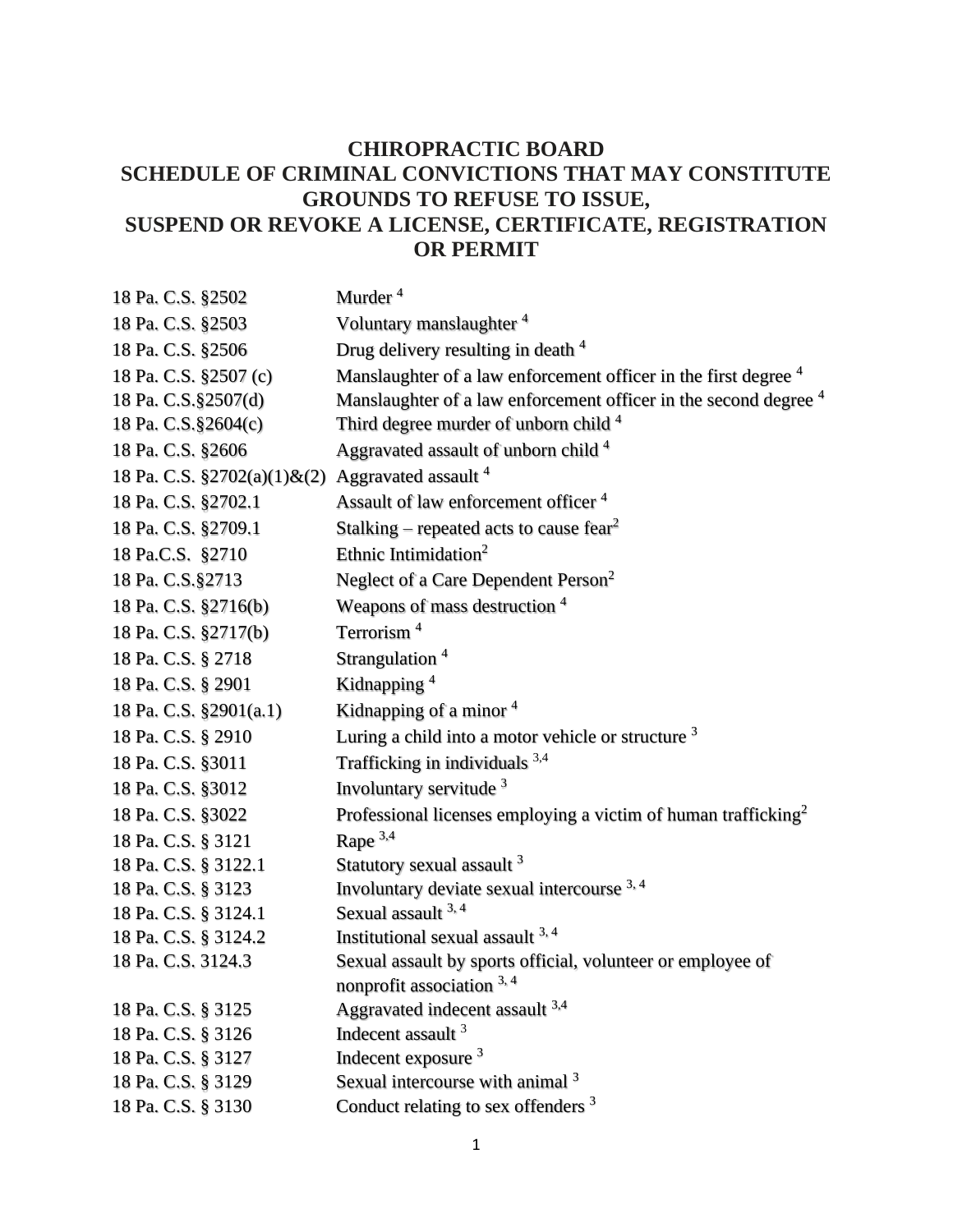| 18 Pa. C.S. § 3131      | Unlawful dissemination of intimate image 3                                    |
|-------------------------|-------------------------------------------------------------------------------|
| 18 Pa. C.S. § 3132      | Female mutilation 3                                                           |
| 18 Pa. C.S. § 3133      | Sexual extortion <sup>3</sup>                                                 |
| 18 Pa. C.S. §3301(a)    | Arson and related offenses <sup>4</sup>                                       |
| 18 Pa.C.S. § 3311(b)(3) | Ecoterrorism <sup>4</sup>                                                     |
| 18 Pa. C.S. §3502       | Burglary <sup>4</sup>                                                         |
| 18 Pa. C.S. § 3701      | Robbery <sup>4</sup>                                                          |
| 18 Pa. C.S. §3702       | Robbery of motor vehicle <sup>4</sup>                                         |
| 18 Pa. C.S. §3921       | Theft by unlawful taking or disposition $2$                                   |
| 18 Pa. C.S. §3922       | Theft by deception $2$                                                        |
| 18 Pa. C.S. §3926       | Theft of Services <sup>2</sup>                                                |
| 18 Pa. C.S. §3927       | Theft by Failure to Make Required Disposition of Funds <sup>2</sup>           |
| 18 Pa.C.S. §4101        | Forgery <sup>2</sup>                                                          |
| 18 Pa. C.S. §4104       | Tampering with Records and Identification <sup>2</sup>                        |
| 18 Pa.C.S. §4106        | Access Device Fraud <sup>2</sup>                                              |
| 18 Pa. C.S. §4107       | Deceptive or fraudulent business practices <sup>2</sup>                       |
| 18 Pa. C.S. §4108       | Commercial Bribery <sup>2</sup>                                               |
| 18 Pa. C.S. §4114       | Securing execution of documents by deception <sup>2</sup>                     |
| 18 Pa. C.S. §4117       | Insurance fraud <sup>2</sup>                                                  |
| 18 Pa. C.S. §4120       | Identity Theft <sup>2</sup>                                                   |
| 18 Pa. C.S. §4302       | Incest $3, 4$                                                                 |
| 18 Pa. C.S. §4304       | Endangering welfare of children <sup>2,3</sup>                                |
| 18 Pa. C.S. §4902       | Perjury <sup>2</sup>                                                          |
| 18 Pa. C.S. §4903       | False Swearing <sup>2</sup>                                                   |
| 18 Pa. C.S. §4904       | Unsworn Falsification to Authorities <sup>2</sup>                             |
| 18 Pa. C.S. §4911       | Tampering with Public Records <sup>2</sup>                                    |
| 18 Pa. C.S. §4913       | Impersonating a Licensee <sup>2</sup>                                         |
| 18 Pa. C.S. § 4952      | Intimidation of witnesses or victims <sup>2</sup>                             |
| 18 Pa. C.S. §4953       | Retaliation against witness, victim or party <sup>2</sup>                     |
| 18 Pa. C.S §5101        | Obstructing administration of law or other governmental function <sup>2</sup> |
| 18 Pa. C.S §5105        | Hindering apprehension or prosecution. <sup>2</sup>                           |
| 18 Pa. C.S. § 5111      | Dealing in proceeds of unlawful activity <sup>2</sup>                         |
| 18 Pa. C.S. §5901       | Open Lewdness (if offense involved minor under the age of 18) $3$             |
|                         | 18 Pa. C.S. §5902 (b) or (b1) Prostitution and related offenses <sup>3</sup>  |
| 18 Pa. C.S. §5903       | Obscene and other sexual materials and performances                           |
|                         | (if offense involved a minor under the age of 18) $3$                         |
| 18 Pa. C.S. §6301       | Corruption of minors (if offense involved sexual contact with                 |
| minor) $3$              |                                                                               |
| 18 Pa. C.S. §6312       | Sexual abuse of children <sup>3</sup>                                         |
| 18 Pa. C.S. §6318       | Unlawful contact with minor 3                                                 |
| 18 Pa. C.S. §6320       | Sexual exploitation of children <sup>3</sup>                                  |
|                         |                                                                               |